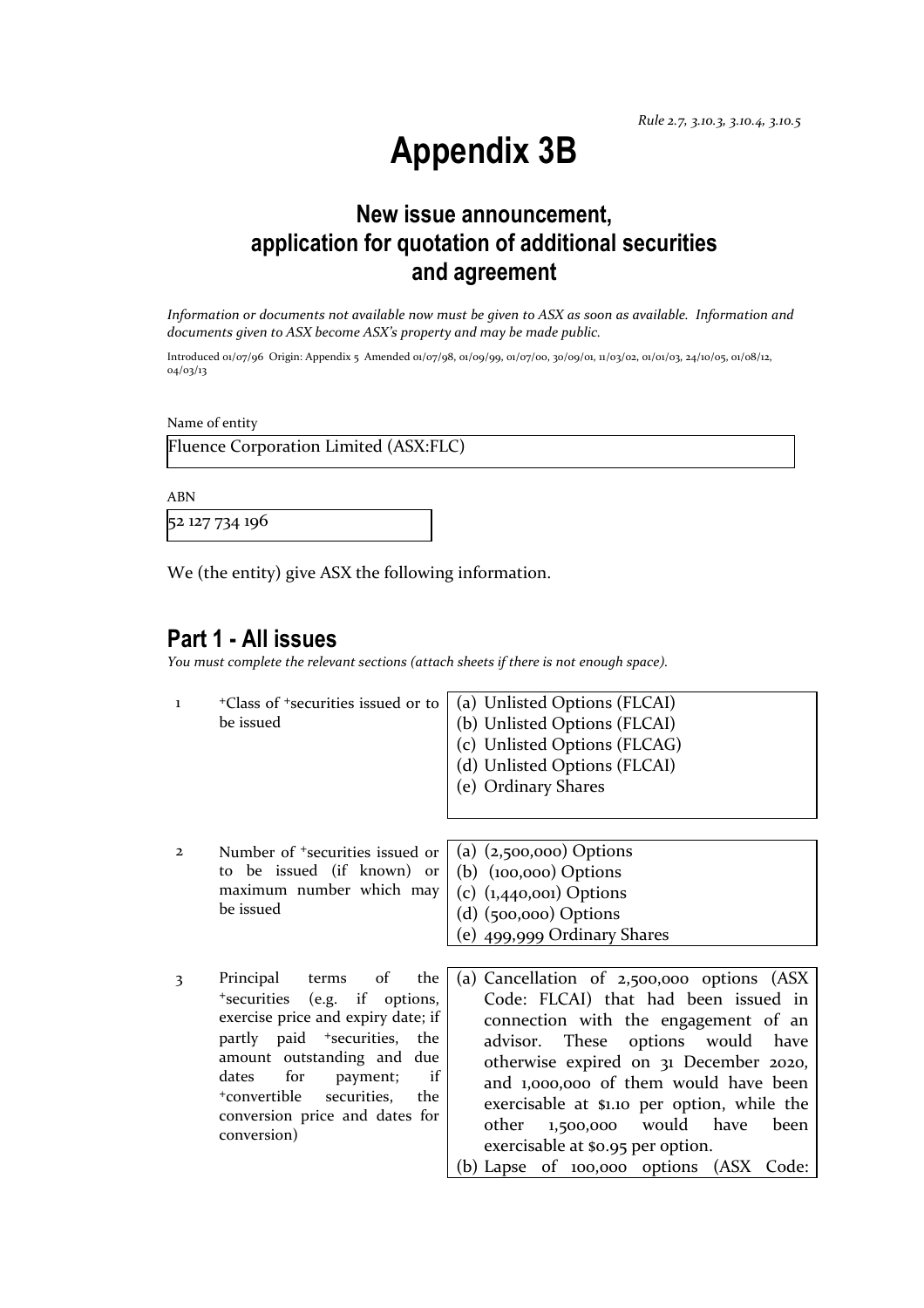FLCAI) that had been issued under the Company's Employee Share Option Plan. These options lapsed on 30 July 2018 and were exercisable at \$0.531 per option, but were not exercised.

- (c) Expiration of 1,440,001 options (ASX Code: FLCAG) that were issued in connection with the engagement of an advisor. These options expired on 31 July 2018 and were exercisable at \$0.30 per option, but were not exercised.
- (d) Expiration of \$500,000 options (ASX Code: FLCAI) that had been issued to an advisor under the Company's Employee Share Option Plan. These options expired on 31 July 2018 and were exercisable at \$0.64 per option, but were not exercised.
- (e) Fully paid Ordinary Shares issued pursuant to the exercise of unlisted options (ASX Code FLCAG).
- 4 Do the +securities rank equally in all respects from the +issue date with an existing +class of quoted +securities?

If the additional +securities do not rank equally, please state:

- the date from which they do
- the extent to which they participate for the next dividend, (in the case of a trust, distribution) or interest payment
- the extent to which they do not rank equally, other than in relation to the next dividend, distribution or interest payment

(a) - (d) No, these options were unlisted.

(e) Yes

- 5 Issue price or consideration  $\vert$  (a) Nil consideration was payable on the cancellation of the options.
	- (b) Nil consideration was payable on the lapse of the options.
	- (c) Nil consideration was payable on the expiration of the options.
	- (d) Nil consideration was payable on the expiration of the options.
	- (e) Issued upon exercise of options (ASX Code: FLCAG) having an exercise price of \$0.30 per option.

<sup>+</sup> See chapter 19 for defined terms.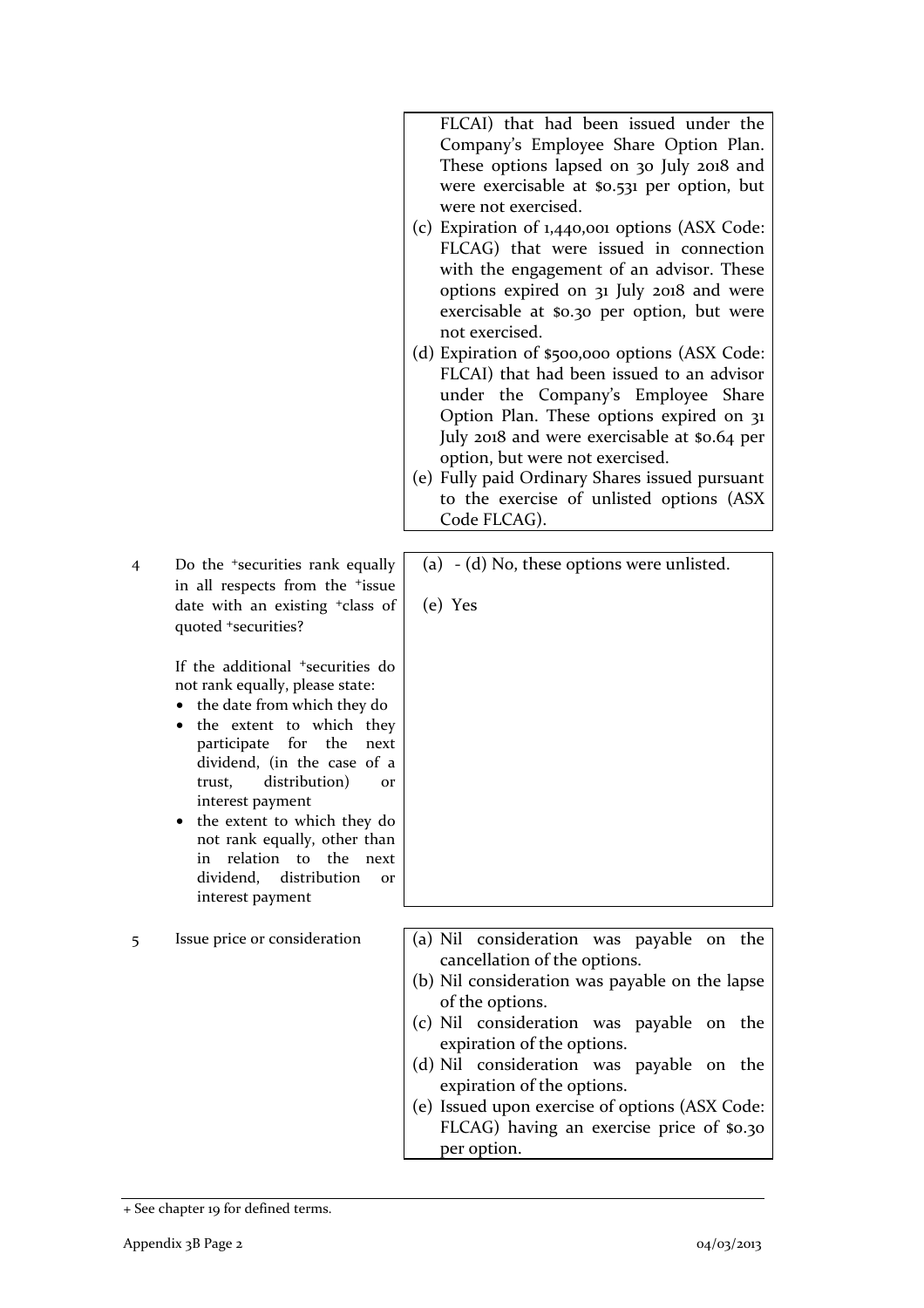| 6  | Purpose of the issue<br>(If issued as consideration for<br>the acquisition of assets, clearly<br>identify those assets)                                                      | (a) The cancellation of the options occurred<br>in connection with a change in the<br>advisor's engagement with the Company.<br>(b) The lapsing of the options occurred as a<br>result of the cessation of the option<br>holder's employment with the Company.<br>(c) The expiration of the options occurred<br>because they were not exercised before<br>their expiry date.<br>(d) The expiration of the options occurred<br>because they were not exercised before<br>their expiry date.<br>(e) As noted above, issued upon exercise of<br>the options (ASX Code: FLCAG). |
|----|------------------------------------------------------------------------------------------------------------------------------------------------------------------------------|-----------------------------------------------------------------------------------------------------------------------------------------------------------------------------------------------------------------------------------------------------------------------------------------------------------------------------------------------------------------------------------------------------------------------------------------------------------------------------------------------------------------------------------------------------------------------------|
| 6a | Is the entity an <sup>+</sup> eligible entity<br>has<br>obtained<br>security<br>that<br>holder approval under rule 7.1A?                                                     | Yes                                                                                                                                                                                                                                                                                                                                                                                                                                                                                                                                                                         |
|    | If Yes, complete sections 6b - 6h<br>in relation to the <sup>+</sup> securities the<br>subject of this Appendix 3B, and<br>comply with section 6i                            |                                                                                                                                                                                                                                                                                                                                                                                                                                                                                                                                                                             |
| 6b | The date the security holder<br>resolution under rule 7.1A was<br>passed                                                                                                     | 24 May 2018                                                                                                                                                                                                                                                                                                                                                                                                                                                                                                                                                                 |
| 6c | Number of <sup>+</sup> securities issued<br>without security holder approval<br>under rule 7.1                                                                               | (a)<br>2,500,000 cancelled options<br>(c)<br>1,440,001 expired options                                                                                                                                                                                                                                                                                                                                                                                                                                                                                                      |
| 6d | Number of <sup>+</sup> securities issued<br>with security holder approval<br>under rule 7.1A                                                                                 | Nil                                                                                                                                                                                                                                                                                                                                                                                                                                                                                                                                                                         |
| 6e | Number of <sup>+</sup> securities issued<br>with security holder approval<br>under rule 7.3, or<br>another<br>specific security holder approval<br>(specify date of meeting) | Nil                                                                                                                                                                                                                                                                                                                                                                                                                                                                                                                                                                         |
| 6f | Number of <sup>+</sup> securities issued<br>under an exception in rule 7.2                                                                                                   | All of the 100,000 lapsed options under (b)<br>and 500,000 expired options under (d) had<br>been<br>issued under<br>the<br>Company's<br>Employee Share Option Plan.<br>499,999 Ordinary Shares<br>(e)<br>were<br>issued under exception 4, upon<br>the<br>exercise of options that had been issued<br>under rule 7.1.                                                                                                                                                                                                                                                       |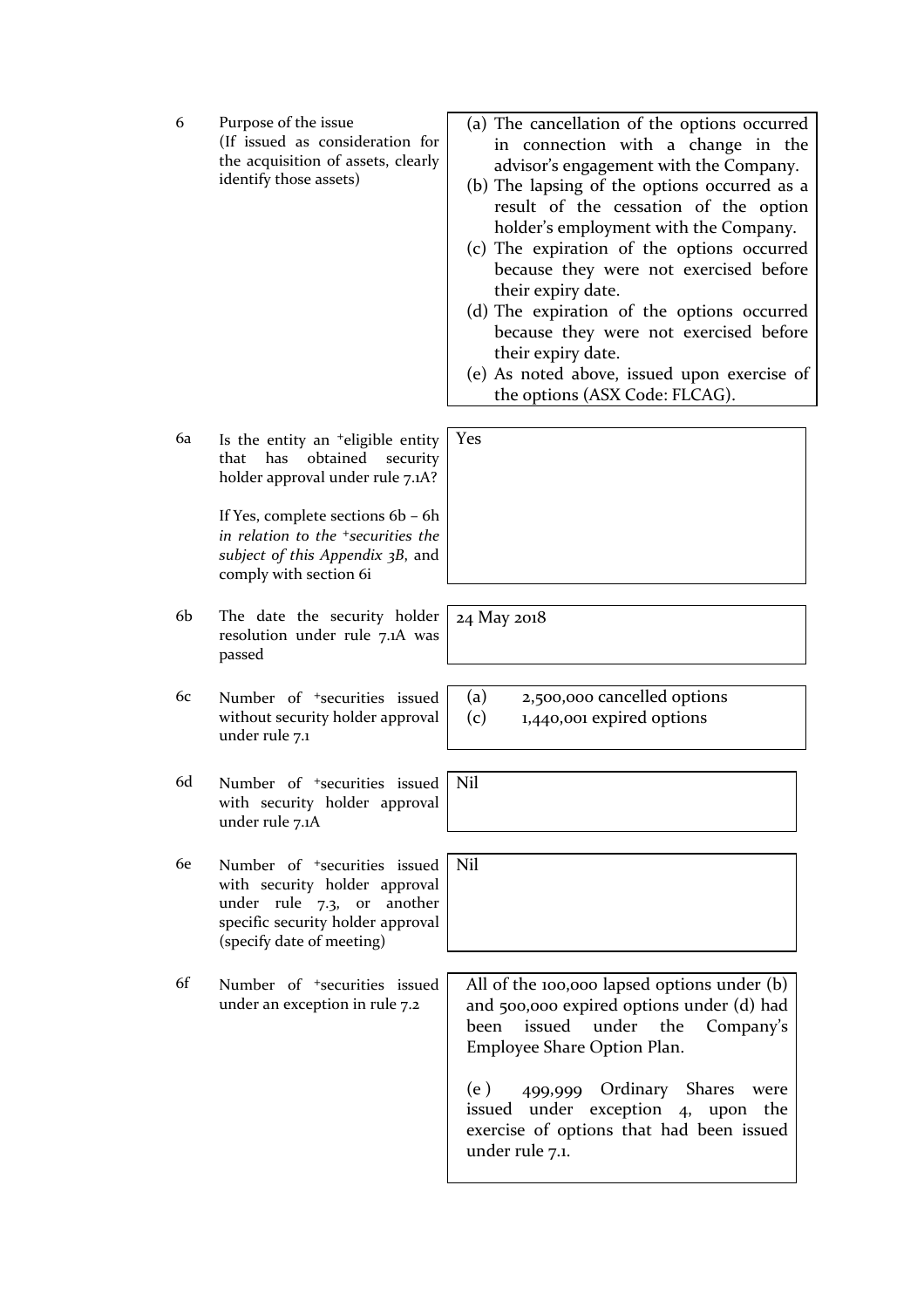+ See chapter 19 for defined terms.

- 6g If +securities issued under rule 7.1A, was issue price at least 75% of 15 day VWAP as calculated under rule 7.1A.3? Include the +issue date and both values. Include the source of the VWAP calculation.
- 6h If +securities were issued under rule 7.1A for non-cash consideration, state date on which valuation of consideration was released to ASX Market Announcements
- 6i Calculate the entity's remaining issue capacity under rule 7.1 and rule 7.1A – complete Annexure 1 and release to ASX Market Announcements
- 7 +Issue dates

Note: The issue date may be prescribed by ASX (refer to the definition of issue date in rule 19.12). For example, the issue date for a pro rata entitlement issue must comply with the applicable timetable in Appendix 7A.

Cross reference: item 33 of Appendix 3B.

- 8 Number and <sup>+</sup>class of all <sup>+</sup>securities quoted on ASX (*including* the <sup>+</sup>securities in section 2 if applicable)
- 9 Number and <sup>+</sup>class of all <sup>+</sup>securities not quoted on ASX (*including* the <sup>+</sup>securities in section 2 if applicable)

Not applicable

Not applicable

108,217,041

- (a) Cancelled on 18 July 2018
- (b) Lapsed on 30 July 2018
- (c) Expired on 31 July 2018
- (d) Expired on 31 July 2018
- (e) Issued on 30 July 2018

|   |                                                                                            | Number | <sup>+</sup> Class                   |
|---|--------------------------------------------------------------------------------------------|--------|--------------------------------------|
| 8 | Number and $\frac{1}{2}$ class of all $\frac{1}{435,868,166}$<br>*securities quoted on ASX |        | Fully Paid Ordinary<br><b>Shares</b> |
|   | (including the <sup>+</sup> securities in<br>section 2 if applicable)                      |        |                                      |
|   |                                                                                            |        |                                      |

|   |                                              | Number and <sup>+</sup> Class |                                                                    |
|---|----------------------------------------------|-------------------------------|--------------------------------------------------------------------|
| 9 | Number and <sup>+</sup> class of all         | <b>Number</b>                 | <b>Class - Fully Paid Ordinary</b>                                 |
|   | *securities not quoted on ASX                |                               | <b>Shares</b>                                                      |
|   | (including the <sup>+</sup> securities<br>in |                               | <b>Escrow Expiry Date</b>                                          |
|   | section 2 if applicable)                     | Not applicable                | Not applicable                                                     |
|   |                                              |                               |                                                                    |
|   |                                              |                               | Total Fully Paid Ordinary Shares on issue<br>(quoted and unquoted) |
|   |                                              | 435,868,166                   |                                                                    |
|   |                                              | attached.                     | For Unlisted Options please see Schedule 1                         |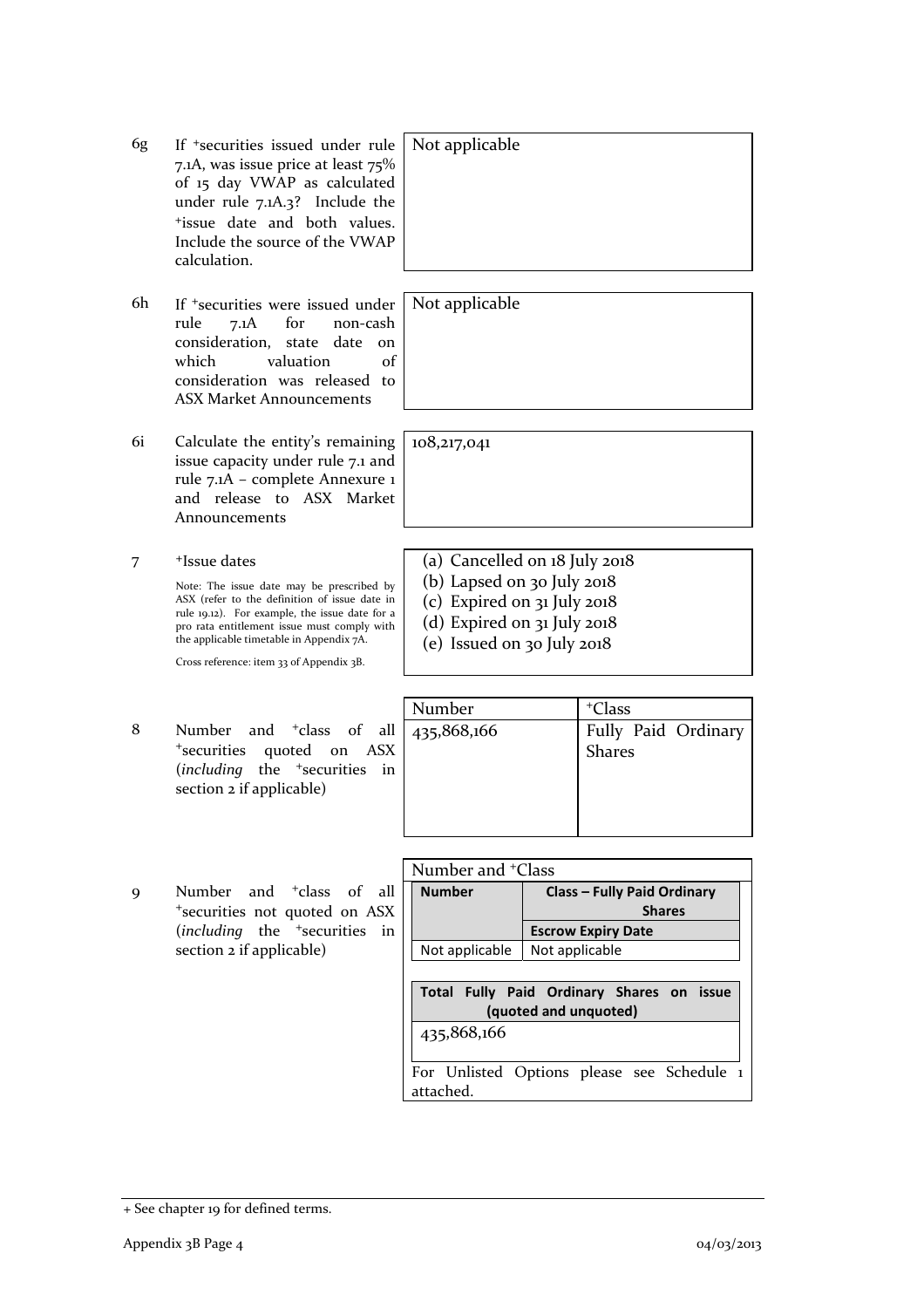10 Dividend policy (in the case of a trust, distribution policy) on the increased capital (interests)

# **Part 2 - Pro rata issue**

| 11 | holder<br>approval<br>security<br><i>ls</i><br>required?                                                                                                                                                                           | Not applicable. |
|----|------------------------------------------------------------------------------------------------------------------------------------------------------------------------------------------------------------------------------------|-----------------|
| 12 | Is the issue renounceable or non-<br>renounceable?                                                                                                                                                                                 | Not applicable. |
| 13 | Ratio in which the <sup>+</sup> securities<br>will be offered                                                                                                                                                                      | Not applicable. |
| 14 | <sup>+</sup> Class of <sup>+</sup> securities to which the<br>offer relates                                                                                                                                                        | Not applicable. |
| 15 | <sup>+</sup> Record<br>date<br>determine<br>to<br>entitlements                                                                                                                                                                     | Not applicable. |
| 16 | Will<br>holdings<br>different<br>on<br>registers (or subregisters) be<br>for<br>calculating<br>aggregated<br>entitlements?                                                                                                         | Not applicable. |
| 17 | Policy for deciding entitlements<br>in relation to fractions                                                                                                                                                                       | Not applicable. |
| 18 | Names of countries in which the<br>entity has security holders who<br>will not be sent new offer<br>documents<br>Note: Security holders must be told how their<br>entitlements are to be dealt with.<br>Cross reference: rule 7.7. | Not applicable. |
| 19 | date<br>Closing<br>for<br>receipt<br>of<br>acceptances or renunciations                                                                                                                                                            | Not applicable. |
| 20 | Names of any underwriters                                                                                                                                                                                                          | Not applicable. |
| 21 | Amount of any underwriting fee<br>or commission                                                                                                                                                                                    | Not applicable. |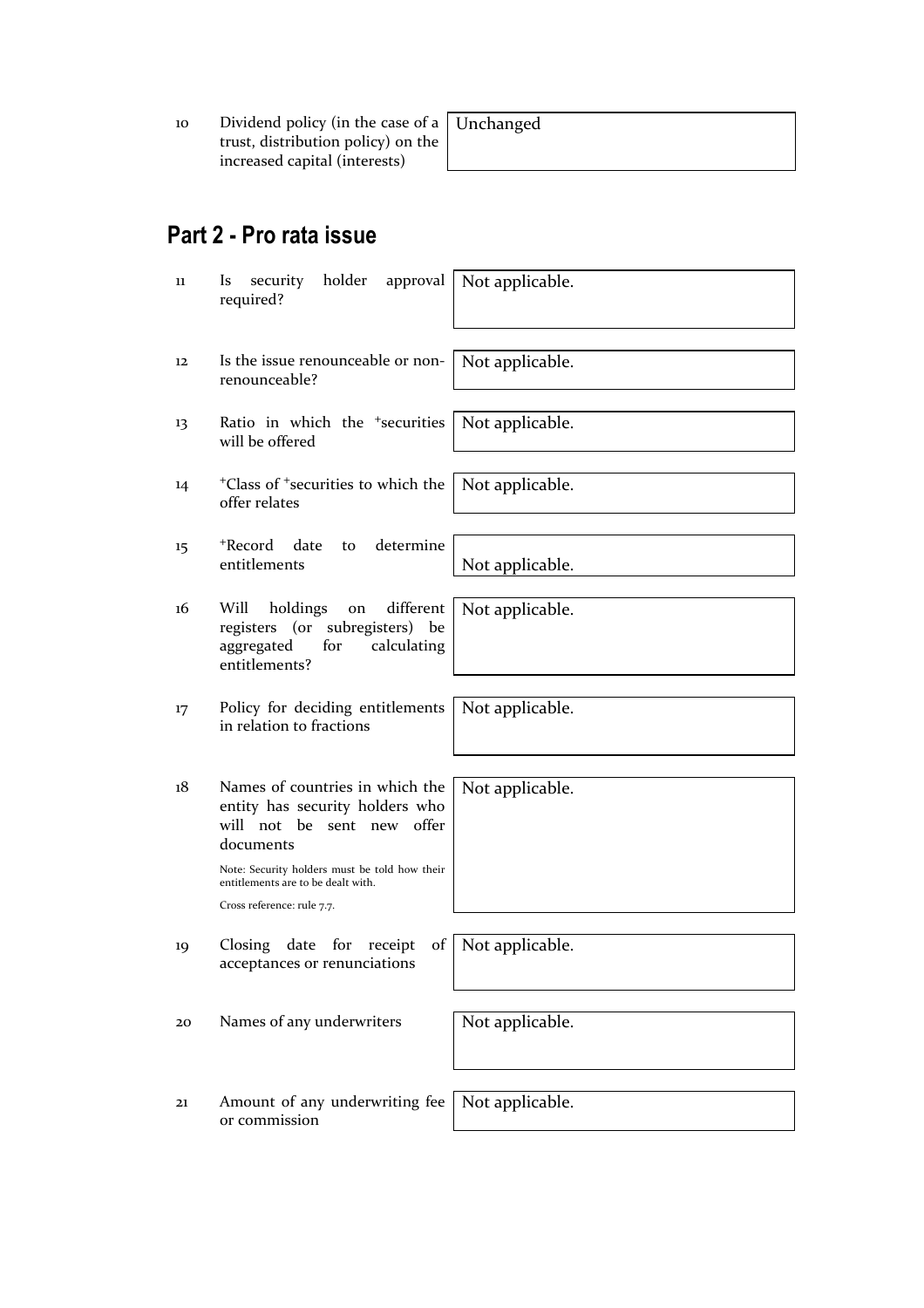| 22 | Names of any brokers to the<br>issue                                                                                                                                                | Not applicable. |
|----|-------------------------------------------------------------------------------------------------------------------------------------------------------------------------------------|-----------------|
| 23 | Fee or commission payable to<br>the broker to the issue                                                                                                                             | Not applicable. |
| 24 | Amount of any handling fee<br>payable to brokers who lodge<br>acceptances or renunciations on<br>behalf of security holders                                                         | Not applicable. |
| 25 | If the issue is contingent on<br>security holders' approval, the<br>date of the meeting                                                                                             | Not applicable. |
| 26 | Date entitlement and acceptance<br>form and offer documents will be<br>sent to persons entitled                                                                                     | Not applicable. |
| 27 | If the entity has issued options,<br>and the terms entitle option<br>holders<br>participate<br>to<br>on<br>exercise, the date on which<br>notices will be sent to option<br>holders | Not applicable. |
| 28 | Date rights trading will begin (if<br>applicable)                                                                                                                                   | Not applicable. |
| 29 | Date rights trading will end (if<br>applicable)                                                                                                                                     | Not applicable. |
| 30 | How do security holders sell<br>their entitlements in full through<br>a broker?                                                                                                     | Not applicable. |
| 31 | How do security holders sell part<br>of their entitlements through a<br>broker<br>accept<br>for<br>and<br>the<br>balance?                                                           | Not applicable. |
| 32 | How do security holders dispose<br>of their entitlements (except by<br>sale through a broker)?                                                                                      | Not applicable. |
| 33 | <sup>+</sup> Issue date                                                                                                                                                             | Not applicable. |

<sup>+</sup> See chapter 19 for defined terms.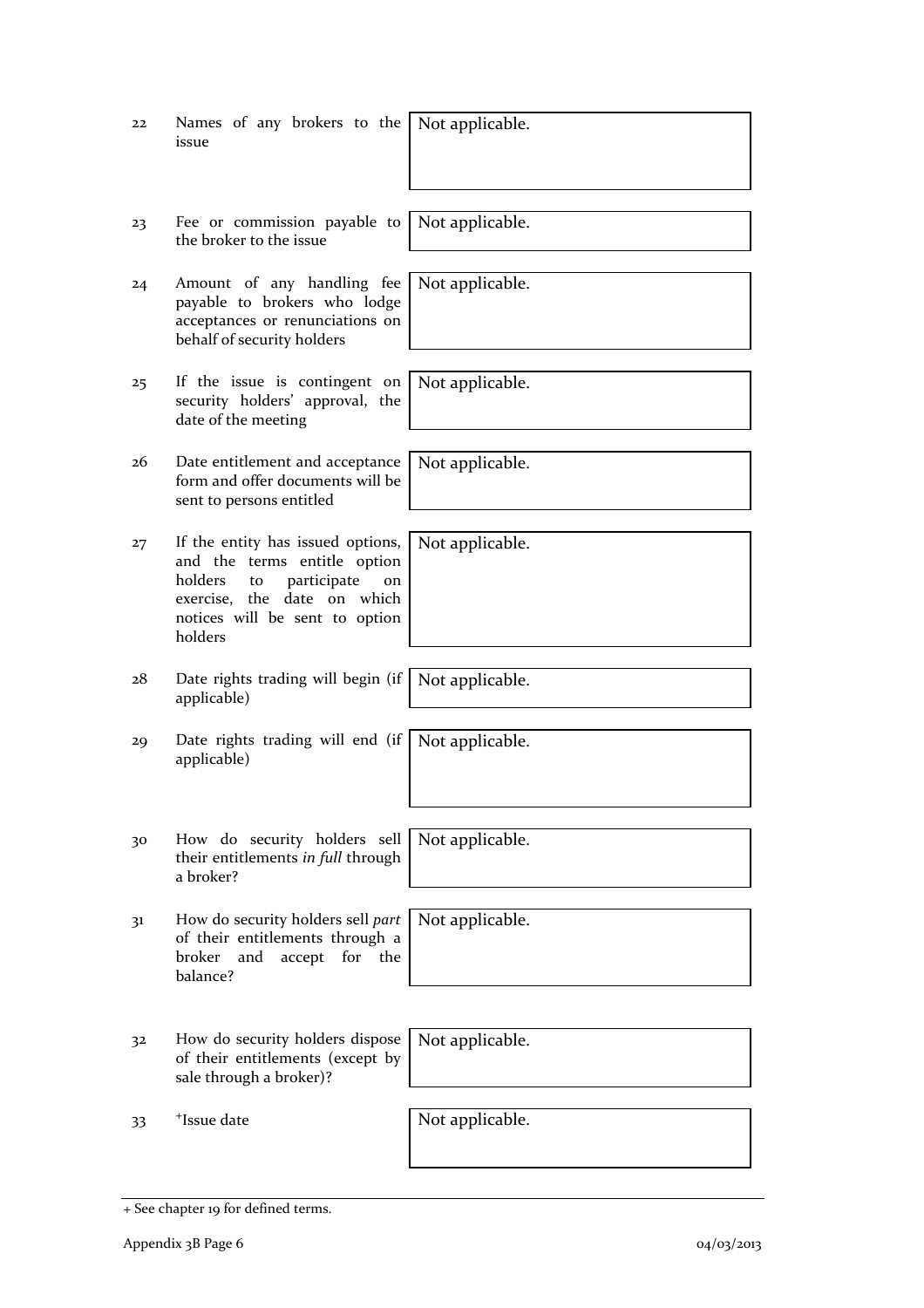### **Part 3 - Quotation of securities**

*You need only complete this section if you are applying for quotation of securities* 

- 34 Type of <sup>+</sup>securities (*tick one*)
- (a)  $\sqrt{\phantom{a}}$  +Securities described in Part 1\*

\*Ordinary Shares only; all of the options described in Part 1 were unlisted.

(b) **All other +securities** Example: restricted securities at the end of the escrowed period, partly paid securities that become fully paid, employee incentive share securities when restriction ends, securities issued on expiry or conversion of convertible securities

#### **Entities that have ticked box 34(a)**

#### **Additional securities forming a new class of securities**

*Tick to indicate you are providing the information or documents*

35 If the +securities are +equity securities, the names of the 20 largest holders of the additional <sup>+</sup>securities, and the number and percentage of additional <sup>+</sup>securities held by those holders 36 If the <sup>+</sup>securities are <sup>+</sup>equity securities, a distribution schedule of the additional <sup>+</sup>securities setting out the number of holders in the categories 1 - 1,000 1,001 - 5,000 5,001 - 10,000 10,001 - 100,000 100,001 and over 37 A copy of any trust deed for the additional + securities

# **Entities that have ticked box 34(b)**

- 38 Number of <sup>+</sup>securities for which <sup>+</sup>quotation is sought
- 39 <sup>+</sup>Class of <sup>+</sup>securities for which quotation is sought

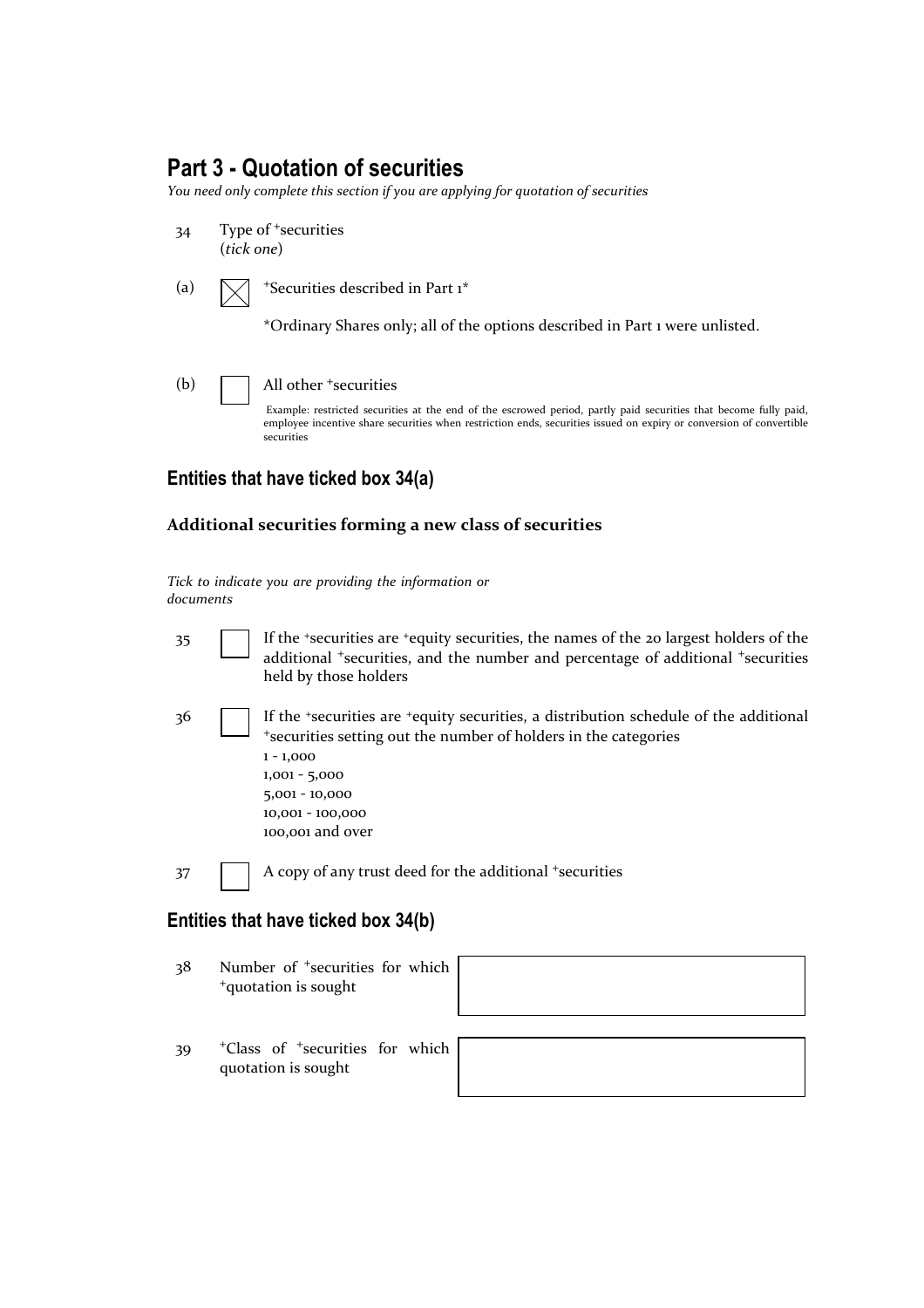40 Do the <sup>+</sup>securities rank equally in all respects from the <sup>+</sup>issue date with an existing <sup>+</sup>class of quoted <sup>+</sup>securities?

> If the additional <sup>+</sup>securities do not rank equally, please state:

- (f) the date from which they do
- (g) the extent to which they participate for the next dividend, (in the case of a trust, distribution) or interest payment
- (h) the extent to which they do not rank equally, other than in relation to the next dividend, distribution or interest payment
- 41 Reason for request for quotation now

Example: In the case of restricted securities, end of restriction period

(if issued upon conversion of another <sup>+</sup>security, clearly identify that other <sup>+</sup>security)

|    |                                                                                                                                          | Number | <sup>+</sup> Class |
|----|------------------------------------------------------------------------------------------------------------------------------------------|--------|--------------------|
| 42 | Number and <sup>+</sup> class of all<br><sup>+</sup> securities quoted on ASX<br>(including the <sup>+</sup> securities in clause<br>38) |        |                    |

<sup>+</sup> See chapter 19 for defined terms.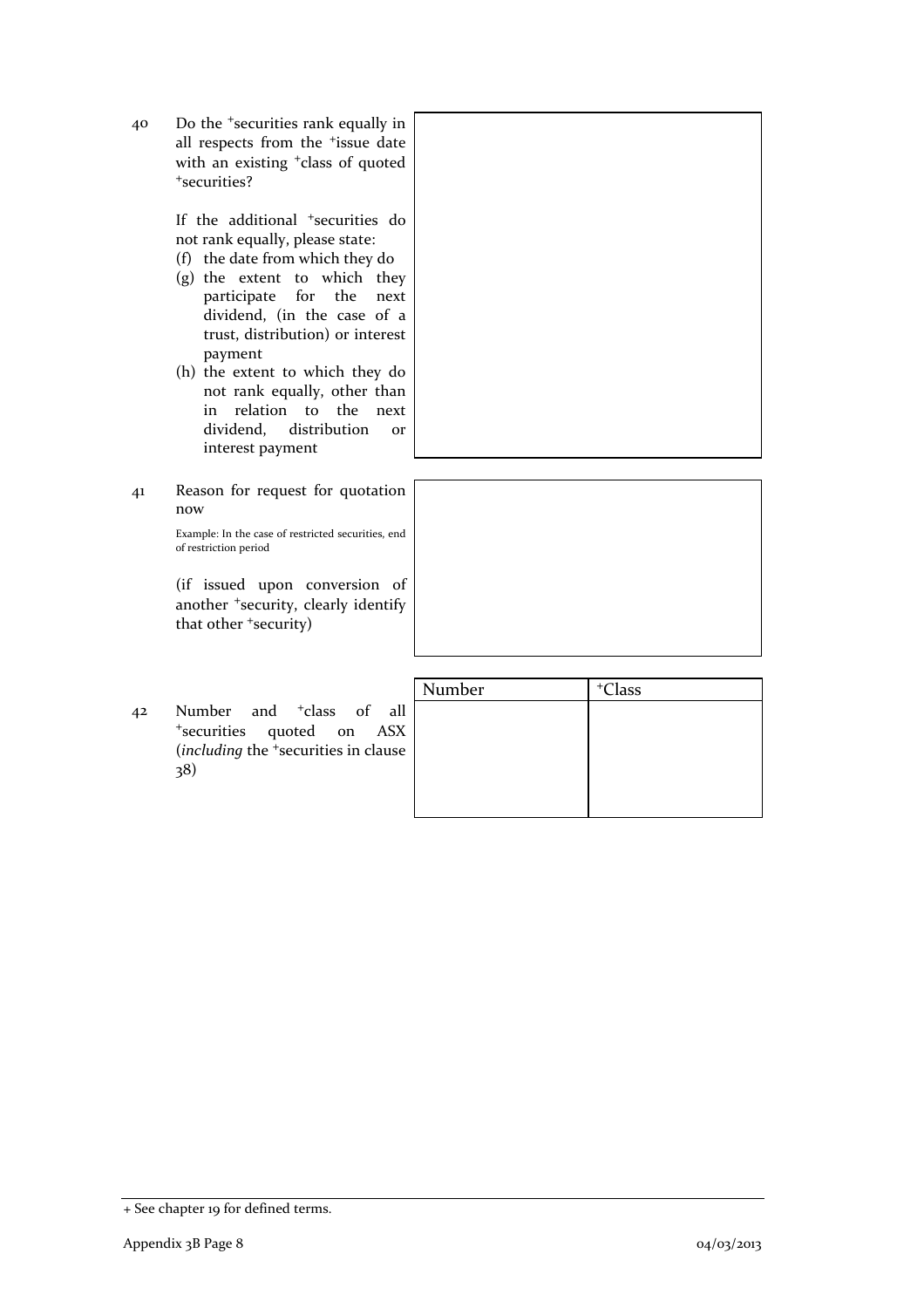#### **Quotation agreement**

- 1 <sup>+</sup>Quotation of our additional <sup>+</sup>securities is in ASX's absolute discretion. ASX may quote the <sup>+</sup>securities on any conditions it decides.
- 2 We warrant the following to ASX.
	- The issue of the +securities to be quoted complies with the law and is not for an illegal purpose.
	- There is no reason why those \*securities should not be granted \*quotation.
	- An offer of the *\*securities* for sale within 12 months after their issue will not require disclosure under section  $707(3)$  or section  $1012C(6)$  of the Corporations Act.

Note: An entity may need to obtain appropriate warranties from subscribers for the securities in order to be able to give this warranty

- Section 724 or section 1016E of the Corporations Act does not apply to any applications received by us in relation to any +securities to be quoted and that no-one has any right to return any +securities to be quoted under sections 737, 738 or 1016F of the Corporations Act at the time that we request that the <sup>+</sup>securities be quoted.
- If we are a trust, we warrant that no person has the right to return the <sup>+</sup>securities to be quoted under section 1019B of the Corporations Act at the time that we request that the +securities be quoted.
- 3 We will indemnify ASX to the fullest extent permitted by law in respect of any claim, action or expense arising from or connected with any breach of the warranties in this agreement.
- 4 We give ASX the information and documents required by this form. If any information or document is not available now, we will give it to ASX before <sup>+</sup>quotation of the <sup>+</sup>securities begins. We acknowledge that ASX is relying on the information and documents. We warrant that they are (will be) true and complete.

Sign here: ............................................................ Date: 3 August 2018

Company Secretary Fluence Corporation Limited Print name: Ross Kennedy

<sup>+</sup> See chapter 19 for defined terms.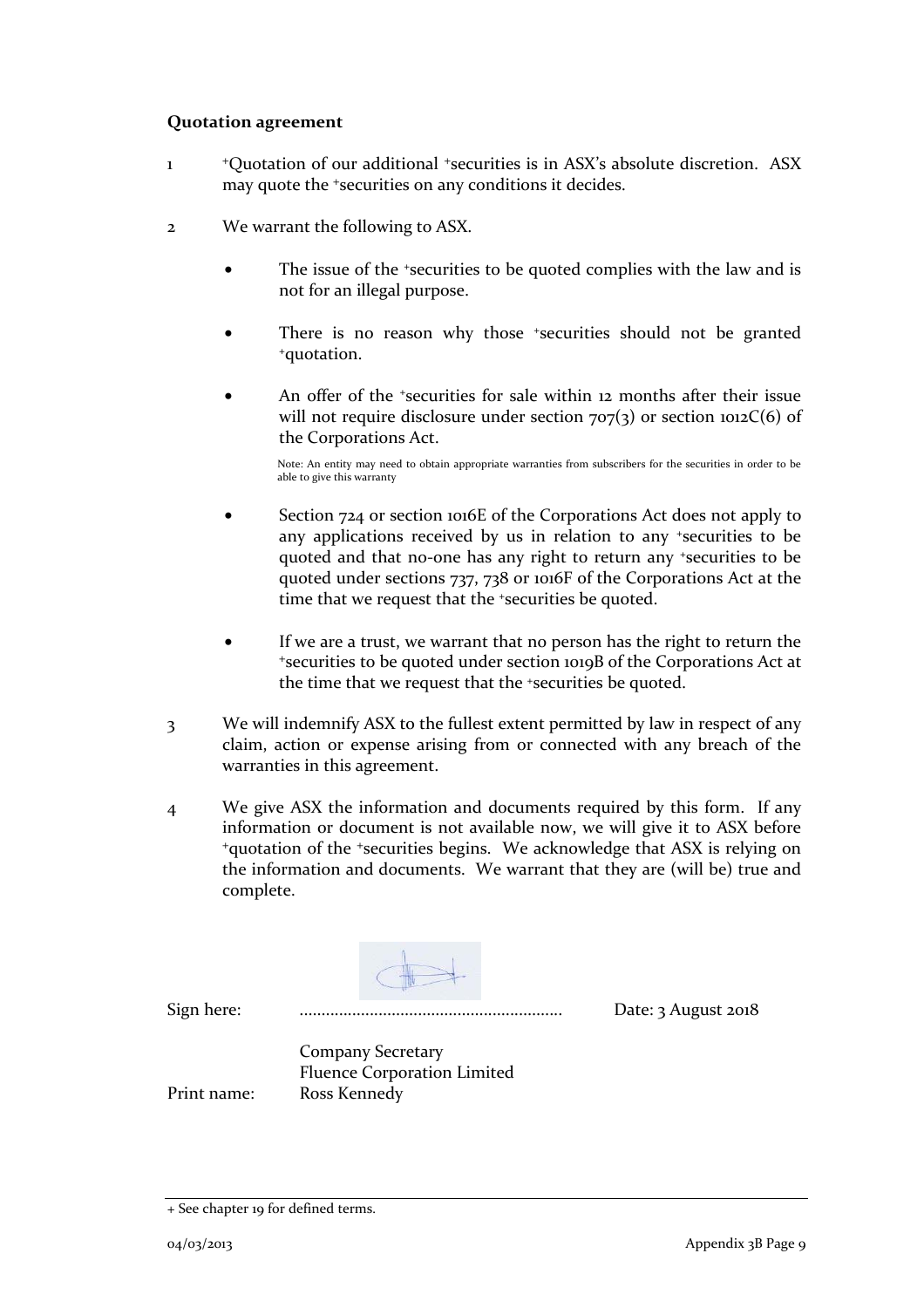# **Appendix 3B – Annexure 1**

# **Calculation of placement capacity under rule 7.1 and rule 7.1A for eligible entities**

Introduced 01/08/12 Amended 04/03/13

### **Part 1**

| Rule 7.1 - Issues exceeding 15% of capital                                                                                                                                                                                                                                                                                      |             |  |
|---------------------------------------------------------------------------------------------------------------------------------------------------------------------------------------------------------------------------------------------------------------------------------------------------------------------------------|-------------|--|
| Step 1: Calculate "A", the base figure from which the placement<br>capacity is calculated                                                                                                                                                                                                                                       |             |  |
| <b>Insert</b> number of fully paid <sup>+</sup> ordinary<br>securities on issue 12 months before the<br>*issue date or date of agreement to issue                                                                                                                                                                               | 376,339,166 |  |
| Add the following:                                                                                                                                                                                                                                                                                                              |             |  |
| Number of fully paid +ordinary securities<br>issued in that 12 month period under an<br>exception in rule 7.2                                                                                                                                                                                                                   | 59,529,000  |  |
| Number of fully paid <sup>+</sup> ordinary securities<br>$\bullet$<br>issued in that 12 month period with<br>shareholder approval                                                                                                                                                                                               |             |  |
| Number of partly paid +ordinary<br>securities that became fully paid in that<br>12 month period                                                                                                                                                                                                                                 |             |  |
| Note:<br>Include only ordinary securities here -<br>other classes of equity securities cannot<br>be added<br>Include here (if applicable) the securities<br>the subject of the Appendix 3B to which<br>this form is annexed<br>It may be useful to set out issues of<br>securities on different dates as separate<br>line items |             |  |
| <b>Subtract</b> the number of fully paid +ordinary<br>securities cancelled during that 12 month<br>period                                                                                                                                                                                                                       | Nil         |  |
| "А"                                                                                                                                                                                                                                                                                                                             | 435,868,166 |  |

<sup>+</sup> See chapter 19 for defined terms.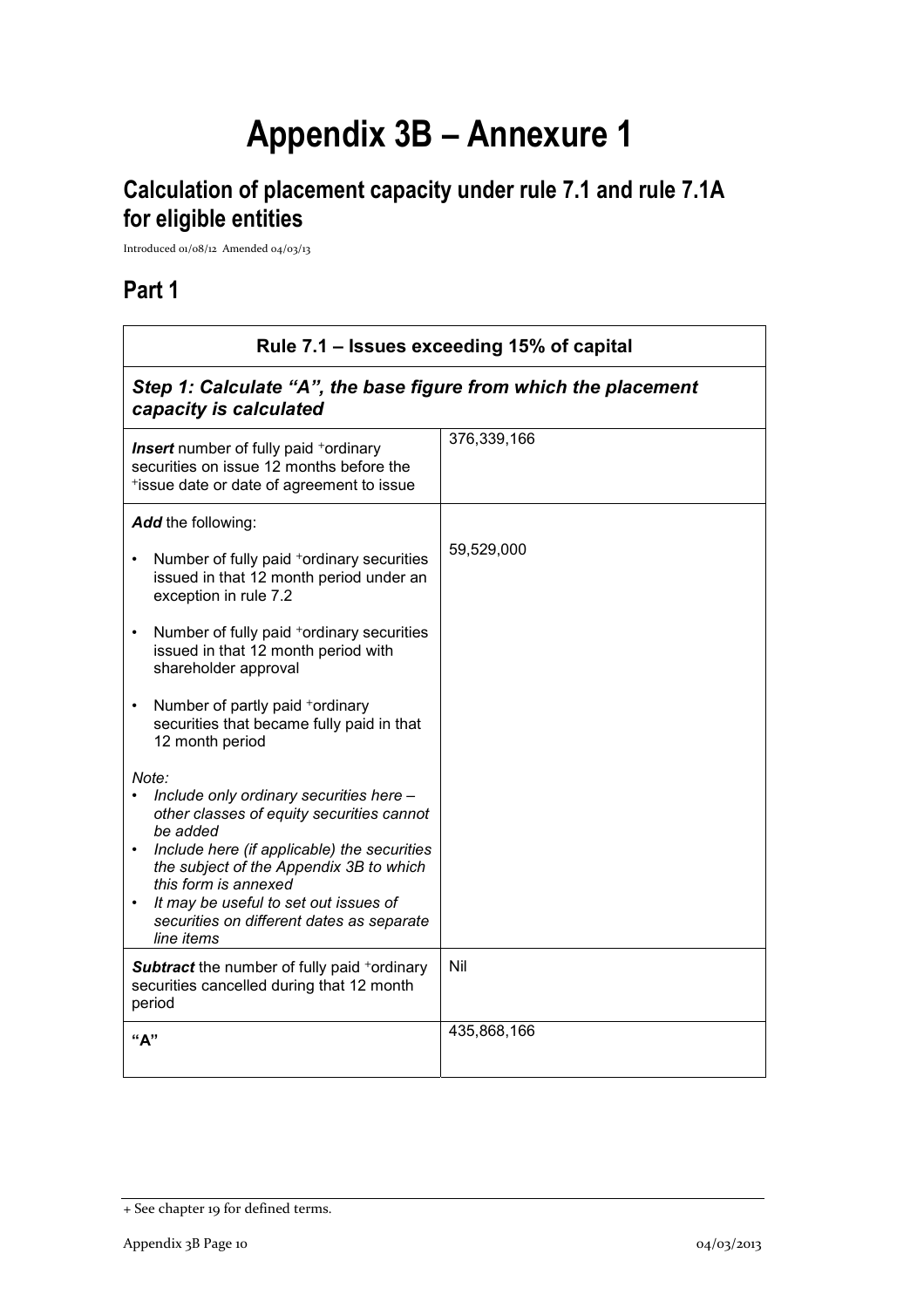| Step 2: Calculate 15% of "A"                                                                                                                                                                                                                                                                                                                                  |                                                                                  |  |
|---------------------------------------------------------------------------------------------------------------------------------------------------------------------------------------------------------------------------------------------------------------------------------------------------------------------------------------------------------------|----------------------------------------------------------------------------------|--|
| "B"                                                                                                                                                                                                                                                                                                                                                           | 0.15                                                                             |  |
|                                                                                                                                                                                                                                                                                                                                                               | [Note: this value cannot be changed]                                             |  |
| Multiply "A" by 0.15                                                                                                                                                                                                                                                                                                                                          | 65,380,225                                                                       |  |
| that has already been used                                                                                                                                                                                                                                                                                                                                    | Step 3: Calculate "C", the amount of placement capacity under rule 7.1           |  |
| <b>Insert</b> number of <sup>+</sup> equity securities issued<br>or agreed to be issued in that 12 month<br>period not counting those issued:                                                                                                                                                                                                                 | 750,000                                                                          |  |
| Under an exception in rule 7.2                                                                                                                                                                                                                                                                                                                                |                                                                                  |  |
| Under rule 7.1A                                                                                                                                                                                                                                                                                                                                               |                                                                                  |  |
| With security holder approval under rule<br>7.1 or rule 7.4                                                                                                                                                                                                                                                                                                   |                                                                                  |  |
| Note:<br>This applies to equity securities, unless<br>specifically excluded - not just ordinary<br>securities<br>Include here (if applicable) the securities<br>$\bullet$<br>the subject of the Appendix 3B to which<br>this form is annexed<br>It may be useful to set out issues of<br>$\bullet$<br>securities on different dates as separate<br>line items |                                                                                  |  |
| "C"                                                                                                                                                                                                                                                                                                                                                           | 750,000                                                                          |  |
| Step 4: Subtract "C" from ["A" x "B"] to calculate remaining<br>placement capacity under rule 7.1                                                                                                                                                                                                                                                             |                                                                                  |  |
| "A" x 0.15                                                                                                                                                                                                                                                                                                                                                    | 65,380,225                                                                       |  |
| Note: number must be same as shown in<br>Step 2                                                                                                                                                                                                                                                                                                               |                                                                                  |  |
| Subtract "C"                                                                                                                                                                                                                                                                                                                                                  | 750,000                                                                          |  |
| Note: number must be same as shown in<br>Step 3                                                                                                                                                                                                                                                                                                               |                                                                                  |  |
| <b>Total</b> ["A" $\times$ 0.15] - "C"                                                                                                                                                                                                                                                                                                                        | 64,630,225<br>[Note: this is the remaining placement<br>capacity under rule 7.1] |  |

<sup>+</sup> See chapter 19 for defined terms.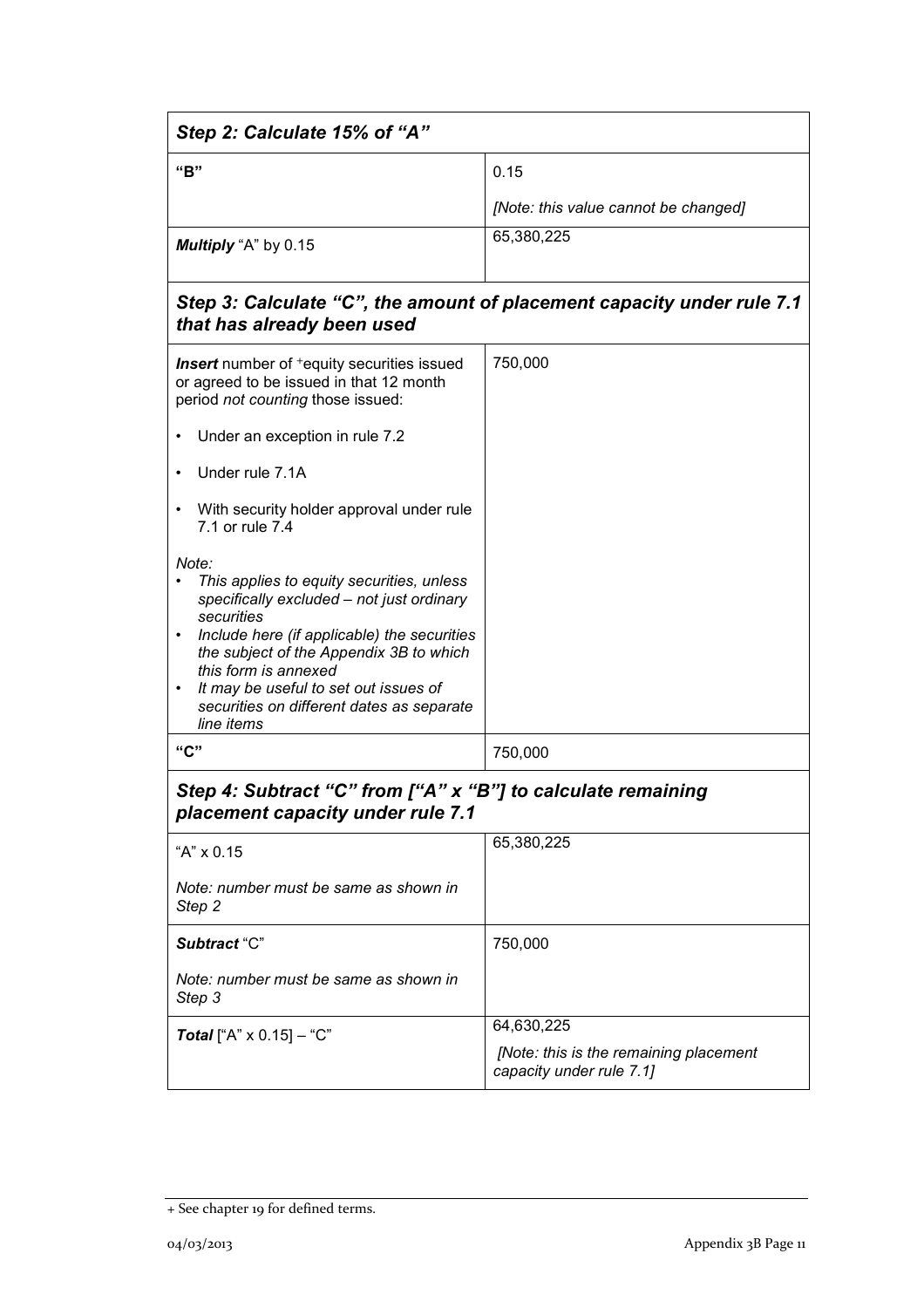## **Part 2**

| Rule 7.1A - Additional placement capacity for eligible entities                                                                                                                                                                                                                                                                                                                                                                                                                                                                                                                                                                       |                                    |  |
|---------------------------------------------------------------------------------------------------------------------------------------------------------------------------------------------------------------------------------------------------------------------------------------------------------------------------------------------------------------------------------------------------------------------------------------------------------------------------------------------------------------------------------------------------------------------------------------------------------------------------------------|------------------------------------|--|
| Step 1: Calculate "A", the base figure from which the placement<br>capacity is calculated                                                                                                                                                                                                                                                                                                                                                                                                                                                                                                                                             |                                    |  |
| "A"                                                                                                                                                                                                                                                                                                                                                                                                                                                                                                                                                                                                                                   | 435,868,166                        |  |
| Note: number must be same as shown in<br>Step 1 of Part 1                                                                                                                                                                                                                                                                                                                                                                                                                                                                                                                                                                             |                                    |  |
| Step 2: Calculate 10% of "A"                                                                                                                                                                                                                                                                                                                                                                                                                                                                                                                                                                                                          |                                    |  |
| "D"                                                                                                                                                                                                                                                                                                                                                                                                                                                                                                                                                                                                                                   | 0.10                               |  |
|                                                                                                                                                                                                                                                                                                                                                                                                                                                                                                                                                                                                                                       | Note: this value cannot be changed |  |
| Multiply "A" by 0.10                                                                                                                                                                                                                                                                                                                                                                                                                                                                                                                                                                                                                  | 43,586,816                         |  |
| Step 3: Calculate "E", the amount of placement capacity under rule<br>7.1A that has already been used                                                                                                                                                                                                                                                                                                                                                                                                                                                                                                                                 |                                    |  |
| <b>Insert</b> number of <sup>+</sup> equity securities issued<br>or agreed to be issued in that 12 month<br>period under rule 7.1A<br>Notes:<br>This applies to equity securities - not<br>just ordinary securities<br>Include here $-$ if applicable $-$ the<br>securities the subject of the Appendix<br>3B to which this form is annexed<br>Do not include equity securities issued<br>$\bullet$<br>under rule 7.1 (they must be dealt with<br>in Part 1), or for which specific security<br>holder approval has been obtained<br>It may be useful to set out issues of<br>securities on different dates as separate<br>line items | Nil                                |  |
| "E"                                                                                                                                                                                                                                                                                                                                                                                                                                                                                                                                                                                                                                   | Nil                                |  |

<sup>+</sup> See chapter 19 for defined terms.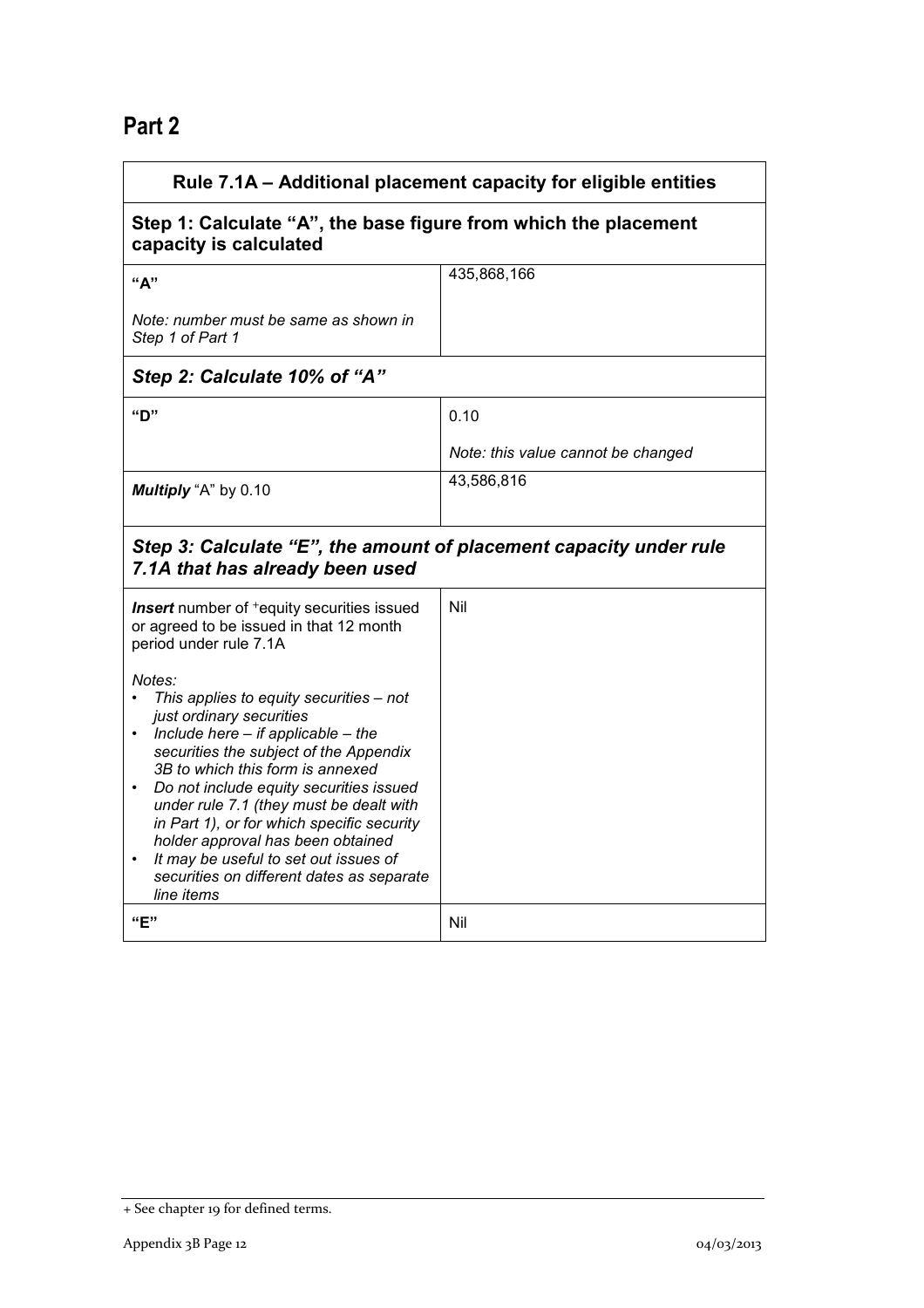| Step 4: Subtract "E" from ["A" x "D"] to calculate remaining<br>placement capacity under rule 7.1A |                                                                     |  |
|----------------------------------------------------------------------------------------------------|---------------------------------------------------------------------|--|
| "A" x 0.10                                                                                         | 43,586,816                                                          |  |
| Note: number must be same as shown in<br>Step 2                                                    |                                                                     |  |
| Subtract "E"                                                                                       | Nil                                                                 |  |
| Note: number must be same as shown in<br>Step 3                                                    |                                                                     |  |
| <b>Total</b> ["A" $\times$ 0.10] – "E"                                                             | 43,586,816                                                          |  |
|                                                                                                    | [Note: this is the remaining placement<br>capacity under rule 7.1A] |  |

<sup>+</sup> See chapter 19 for defined terms.